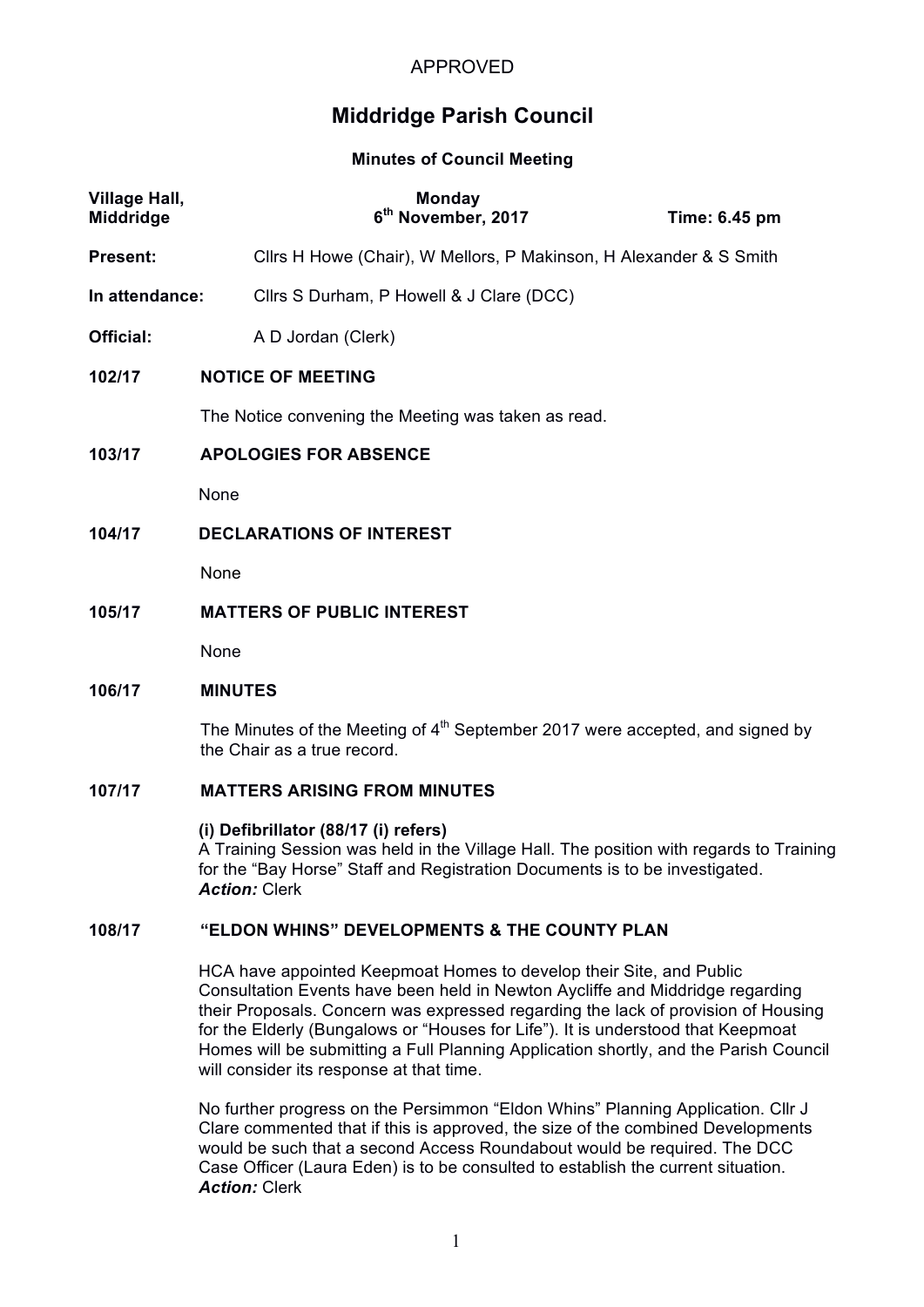#### APPROVED **109/17 GROUNDS MAINTENANCE & GENERAL REPAIRS**

# **(i) Middridge Quarry Safety Fence**

No progress. DCC have served the Quarry Owners (Wards) with a Statutory Nuisance Notice; if they take no action, DCC can then erect a Safety Fence, and charge Wards for the work.

#### **(ii) DCC proposed Street Light Removal**

DCC have provide a Quotation of £38,241 for the Parish Council to retain Street Lights where it is proposed to remove them; there was general agreement that this seems excessive. Cllr S Smith again expressed her concern regarding the Safety of Pedestrians using Walkers Lane at night, and that No's 1 -10 Middridge Farms Residents would feel isolated from the Village. It was agreed that:-

- (a) DCC should be requested to provide a detailed breakdown of their Costs.
- (b) A Site Meeting should be organised to look at each individual Street Light location.

*Action:* Clerk

### **(iii) Parish Council owned Trees**

Following a Survey of the Parish Council owned Trees with a DCC Tree Officer (Simon McGinnety), it was recommended that the majority of the Trees on the Village Green require a combination of Crown Lifting and Reduction and Shaping. He also expressed serious concern about the large Ash Tree at the entrance to the Play Area. A Tree Register has been prepared; the Parish Council own over 120 Trees in the Village.

Three Quotations for the specified work were obtained from Approved Contractors, and following consultation with Parish Councillors, that from Oliver's Trees, for a total of £2320 plus VAT, was accepted. Work on the large Ash Tree can start immediately, but a Planning Application is required for the Village Green Trees, which Oliver's Trees will prepare. Ian Hayman has stated that Oliver's Trees have a good reputation, and has offered to inspect their work when completed. *Action:* Clerk

#### **(iv) Skill Mill**

Following a Site Visit, the Skill Mill provided a Quotation of £350 for improvements to Parish Path 7 (the Tramway) and the Footpaths crossing the Village Green, which following consultation with Parish Councillors, was accepted. There was general agreement that their work to date has made a vast improvement, but it was noted that the following is outstanding:-

- (a) Clearing Path 7 alongside the Quarry, and down to the Railway Path 6.
- (b) Clearing the Footpath near the "Bay Horse". Due to the nature of this Path, only Weedkiller can be used, and Skill Mill require Training before they can do this.

# *Action:* Clerk

#### **(v) Parish Paths**

No progress in reporting the Parish Path 6 Potholes to the Parish Path Partnership. *Action:* Clerk

Ian Hayman has expressed serious Health & Safety concerns for his Employees when Strimming the Parish Paths due to the substantial amounts of Dog Waste which they encounter, and states that he may have to consider terminating his Contract for this work if the situation does not improve. Following discussion this appears to be a general problem. It was agreed that suitable Notices should be posted at the Entrances to all the Parish Paths informing Dog Owners that it may be impossible to maintain the Paths unless they behave responsibly. *Action:* Clerk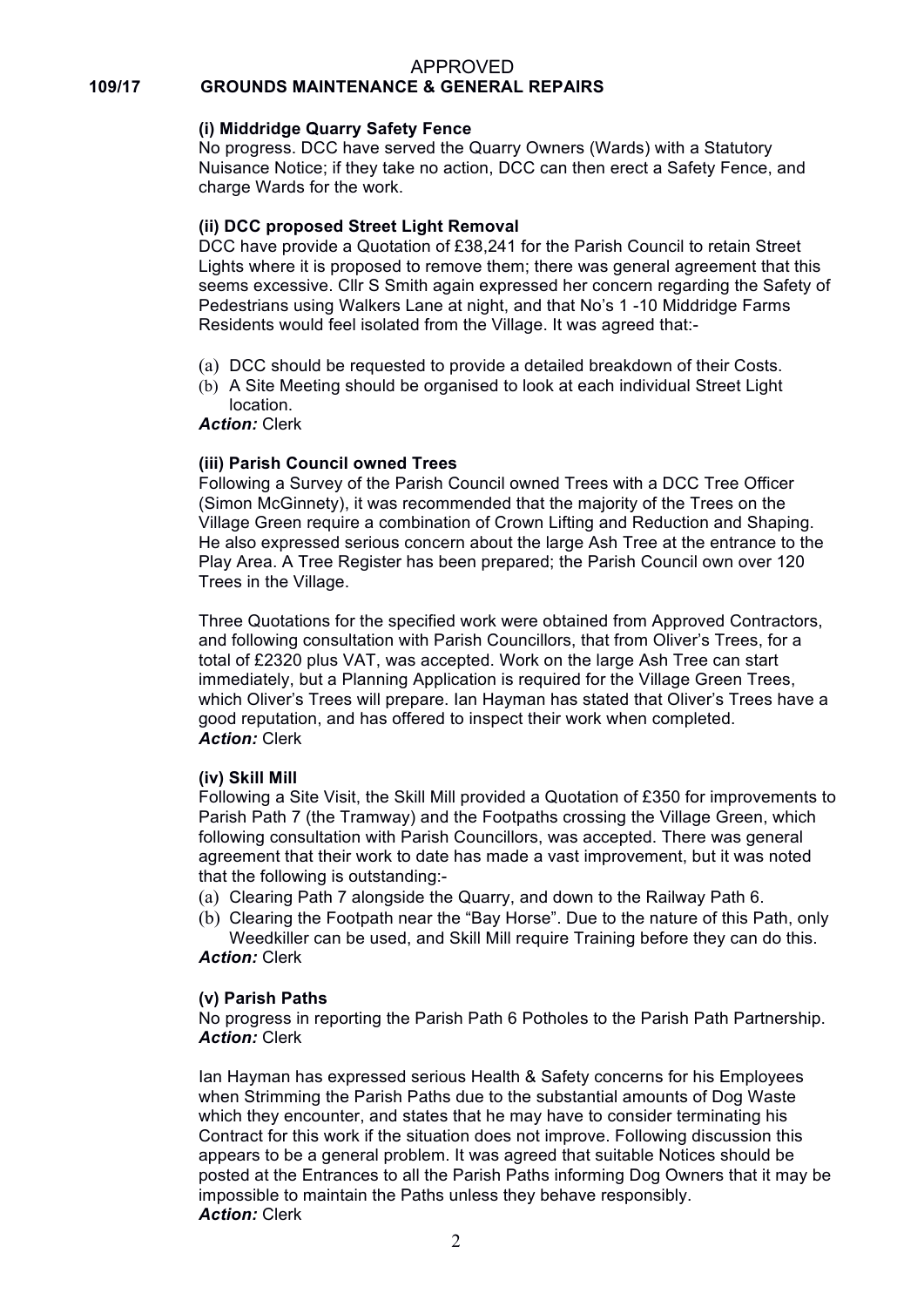Cllr J Clare kindly offered to inform the Dog Wardens of the Dog Waste problem. Cllr S Smith mentioned that it is possible to spray something to inhibit Dog Fouling; this possibility is to be investigated.

# *Action:* Clerk

Out of the Stone Style Posts on Path 7 has been knocked down, but as this is not obstructing the Path, no corrective action is planned.

#### **(vi) Regular Litter Picking**

10 Residents turned out for the first of the planned Regular Litter Picking Events, an excellent response, and a substantial amount of Litter was collected, although DCC have failed to remove the Sacks as promised. The next Litter Picking Event will be held on Sunday  $7<sup>th</sup>$  January at 10.00 am. *Action:* Clerk

It was also noted that DCC arranged to pick up Litter the day after our Litter Picking Event, which was consequently unproductive; better liaison is required. *Action:* Clerk

# **110/17 PLANNING APPLICATIONS**

Nothing to report.

### **111/17 CHILDREN'S' PLAY AREA**

The Clerk's Monthly Inspection report was approved. Cllr H Alexander has done an excellent job of repainting the Goalpost. Play Area Equipment Suppliers indicate that they do not fit Bird Repelling devices for Swings to prevent fouling of the Seats for Health & Safety reasons.

#### **112/17 ROAD-TRAFFIC**

The DCC Highways Department have cleared the Pavement on the corner of the Main Road near the Village Hall, so People with Prams and Pushchairs no longer need to step into the Road to get past one of the Bollards.

#### **113/17 "THE PADDOCK"**

Since Keepmoat Homes are now actively developing the HCA "Eldon Whins" Site, Section 106 money will be available to turn "The Paddock" into a "Wildflower Grassland" in a reasonable timescale. Consequently, our DCC Councillors no longer consider it appropriate to use part of their Neighbourhood Budgets to fund the Proposal for immediate improvements. Moreover, Cllr J Clare expressed concern at the Parish Council's ability to fund the necessary Annual Maintenance Costs, which will be much more affordable once the Parish Council's Precept increases as people move into the new Houses at "Eldon Whins". However, he also noted that should anything occur to affect the availability of Section 106 money, this Proposal could be resurrected.

#### **114/17 NEIGHBOURHOOD PLAN (NP)**

The NP Working Group have agreed the Questionnaire and Arrangements for the proposed new Community Engagement Exercise. Progress on setting up the Questionnaire on "Survey Monkey" has been delayed due to pressure of other business.

*Action:* Clerk

#### **115/17 ACCOUNTS**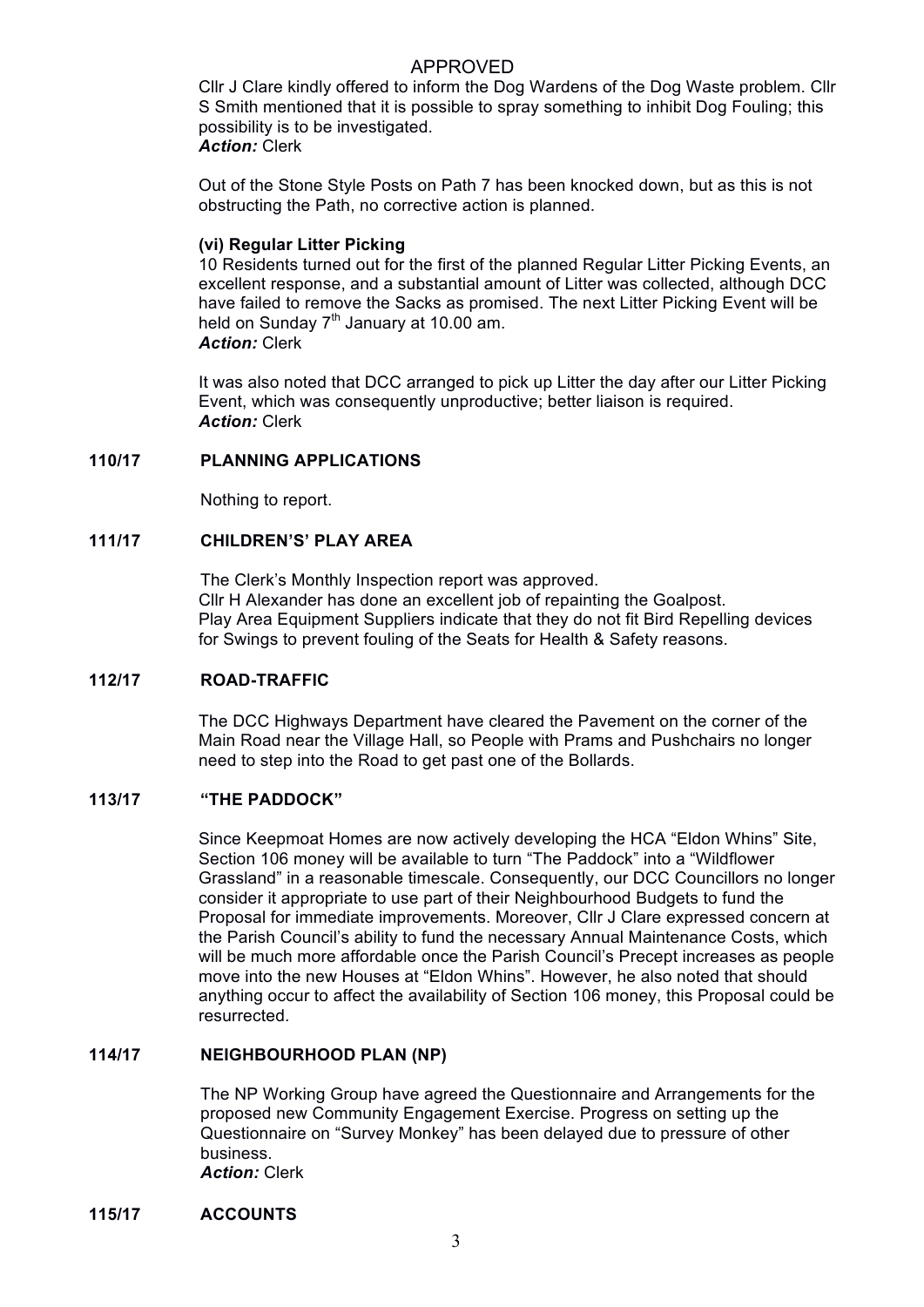Councillors considered a Schedule of Accounts for Payment.

| Payee                      | <b>Purpose</b>                     | <b>Sum</b> |
|----------------------------|------------------------------------|------------|
| A.D. Jordan                | Clerk's Jul-Sep Salary             | £232.70    |
| <b>HMRC</b>                | Clerk's Jul-Sep Tax                | £154.80    |
| Hayfields Contracting Ltd. | <b>Village Green Grass Cutting</b> | £2256.00   |
| Hayfields Contracting Ltd. | Parish Paths 2 <sup>nd</sup> Cut   | £504.00    |
| Royal British Legion       | <b>Wreath and Crosses</b>          | £30.00     |
|                            | <b>TOTAL</b>                       | £3177.50   |

**RESOLVED** that the following Accounts be approved for payment:-

Following a recent Press Report of substantial Damage to a Local Authority Play Area, it was discovered that neither the Parish Council's Play Area Equipment, nor the Bus Shelters, were covered by our Insurance Policy. Replacement Costs for existing or suitable equivalent Equipment were obtained, and our Insurance Company (Zurich) have provided a Quotation of £158.48 for the additional Premium required to provide this Cover.

**RESOLVED** that this Quotation be accepted. *Action:* Clerk

# **116/17 GAMP & CDALC**

GAMP have decided which of the Project Grant Applications will be funded from the available £100,000 Budget, although this has yet to be approved by the GAMP Board. Grant Applications for the £10,000 Budget for Welfare Reform have been sought, and are to be considered shortly.

The Clerk was unable to attend the recent CDALC AGM as he was on holiday, and unfortunately Cllr W Mellors was unable to attend due to illness.

# **117/17 GENERAL CORRESPONDENCE**

A Letter was received from the Learning Library requesting the Parish Council's support, but no action is planned.

# **118/17 OTHER MATTERS**

# **(i) Remembrance Sunday Arrangements**

Someone from the Salvation Army will conduct this year's Remembrance Sunday Service on 12<sup>th</sup> November. Unfortunately Tracey Bellas (Shildon Town Council Clerk) has been unable to find a Bugler for the Service, but it is understood that recorded Bugle Calls will be available. The Clerk has the usual Wreathes and Crosses (including those for the Middridge Village Association).

# **(ii) DCC Budget Consultation**

Details of the proposed DCC Budget Proposals to meet the required Cuts are available on the DCC Website. All are urged to look at these Proposals, and register their Opinions and suggestions.

#### **(iii) Christmas Arrangements**

Quotations have been received from Lyndhurst Nurseries for the provision of a Christmas Tree, and Ian Hayman for the Erection and Removal of the Tree; this show a slight increase on last year.